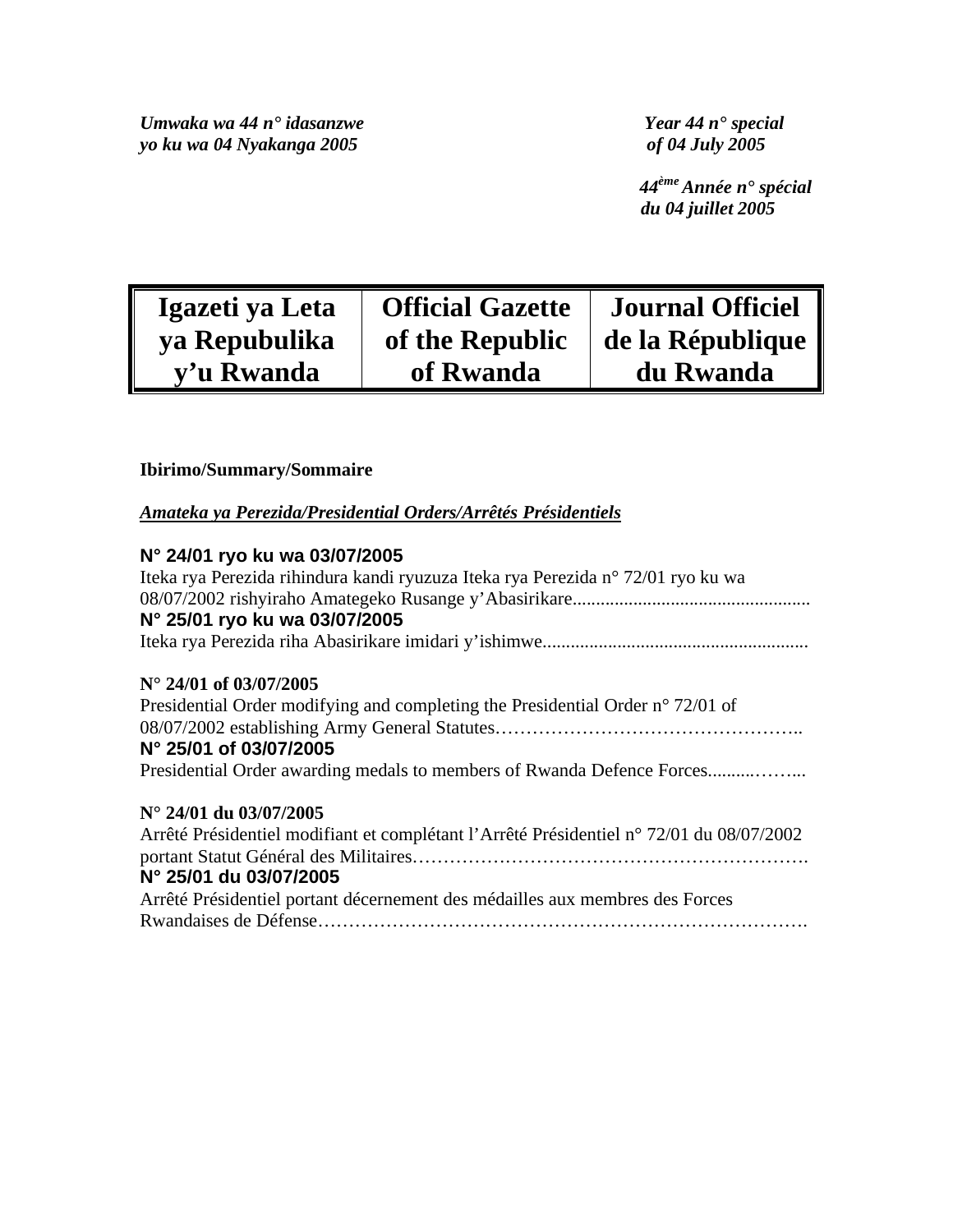# **ITEKA RYA PEREZIDA N° 24/01 RYO KUWA 03/07/2005 RIHINDURA KANDI RYUZUZA ITEKA RYA PEREZIDA N° 72/01 RYO KUWA 08/07/2002 RISHYIRAHO AMATEGEKO RUSANGE Y'ABASIRIKARE**.

#### **Twebwe, KAGAME Paul,**

Perezida wa Repubulika,

Dushingiye ku Itegeko Nshinga rya Repubulika y'u Rwanda ryo kuwa 04 Kamena 2003 nkuko ryavuguruwe kugeza ubu, cyane cyane mu ngingo zaryo, iya 112, iya 113, 3 n'iya 201 igika cya 1;

Dushingiye ku Itegeko N° 19/2002 ryo kuwa 17/05/2002 Rishyiraho Ingabo z'Igihugu cyane cyane mu ngingo yaryo ya 5,

Dusubiye ku Iteka rya Perezida N° 72/01 ryo kuwa 08/07/2002 rishyiraho Amategeko Rusange y'Abasirikare mu ngingo yaryo ya 106;

Inama y'Abaminisitiri yateranye kuwa 29/06/2005; imaze kubisuzuma no kubyemeza;

# **TWATEGETSE KANDI DUTEGETSE:**

#### **Ingingo ya mbere**:

Ingingo ya 106 y'Iteka rya Perezida N° 72/01 ryo kuwa 08/07/2002 Rishyiraho Amategeko Rusange y'Abasirikare ihinduwe kandi yujujwe mu buryo bukurikira:

- Abasirikare bujuje inshingano zabo mu kazi bahabwa Imidari y'Ishimwe yo mu rwego rwa Gisirikare n'Iteka rya Perezida wa Repubulika ari nawe Mugaba w'Ikirenga w'Ingabo, abisabwe na Minisitiri w'Ingabo, cyangwa uwo abihereye ububasha, byateguwe n'Inama Nkuru y'Ingabo z'Igihugu.

- Abasirikare bashobora guhabwa imidari bakiri ku murimo, bari mu kiruhuko cy'izabukuru, batakiri mu Ngabo cyangwa se barapfuye.

- Igihe ibikorwa byabo bibashyira mu rwego rw'Intwari z'Igihugu cyangwa byabahesha Imidari iteganywa mu rwego rw'Igihugu, hakurikizwa amategeko abigenga.

- Umusirikare yamburwa Umudari w'Ishimwe iyo yakoze igikorwa gitesha agaciro Umudari w'Ishimwe yahawe.

- Urutonde rw'imidari y'ishimwe itangwa mu rwego rwa Gisirikare ruri ku mugereka w'iri Teka.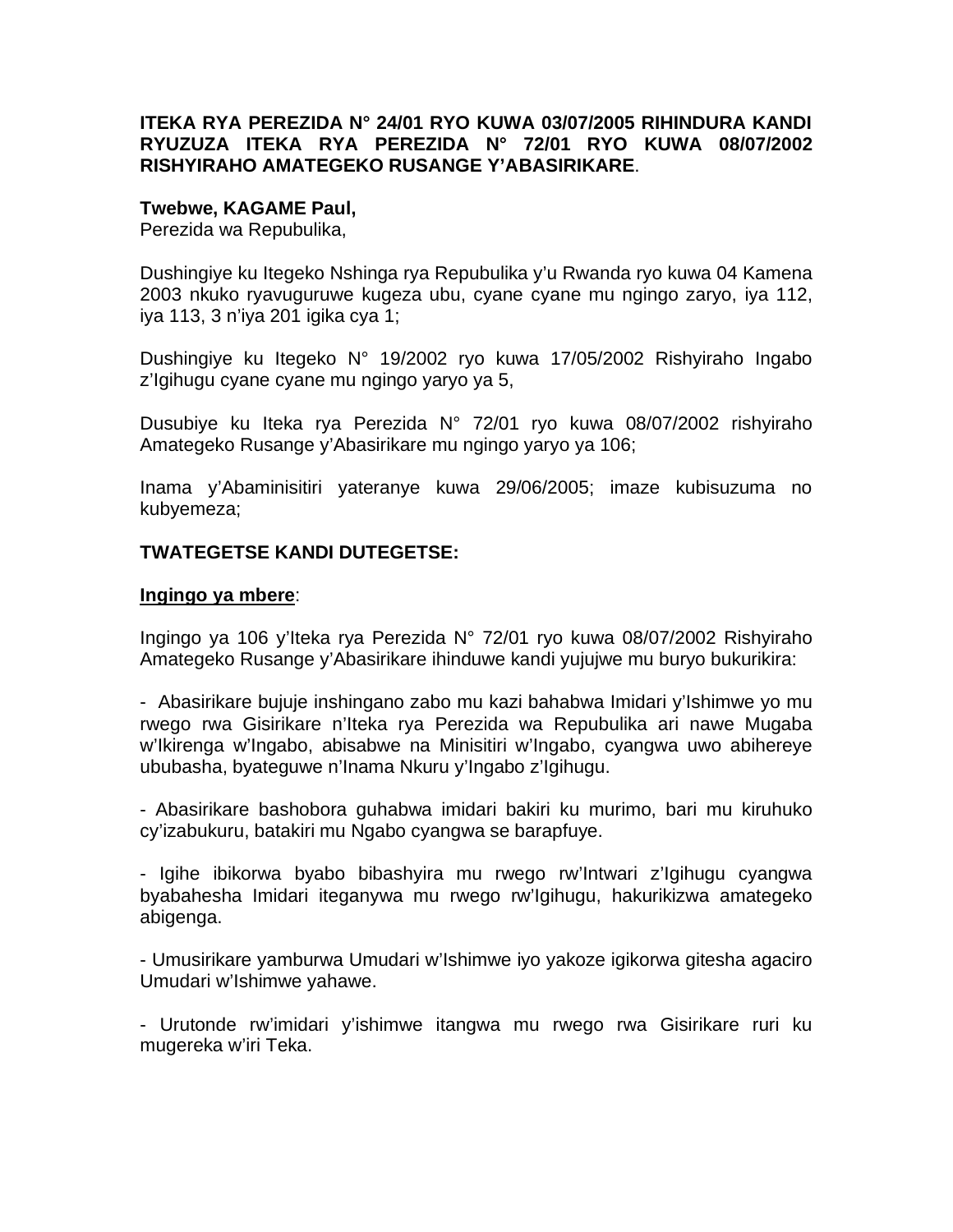# **Ingingo ya 2:**

Ingingo zose z'amateka abanziriza iri kandi zinyuranije naryo zivanyweho.

### **Ingingo ya 3:**

Iri Teka ritangira gukurikizwa umunsi risohokeye mu Igazeti ya Leta ya Repubulika y'u Rwanda. Agaciro karyo gahera kuwa 1 Ukwakira 1990.

Kigali, kuwa 03/07/2005

# **Perezida wa Repubulika KAGAME Paul (sé)**

**Minisitiri w'Intebe MAKUZA Bernard (sé)** 

| Minisitiri w'Ingabo    |  |  |
|------------------------|--|--|
| <b>GATSINZI Marcel</b> |  |  |
| Jenerali               |  |  |
| (sé)                   |  |  |

**Bibonywe kandi bishyizweho Ikirango cya Repubulika: Minisitiri w'Ubutabera MUKABAGWIZA Edda (sé)**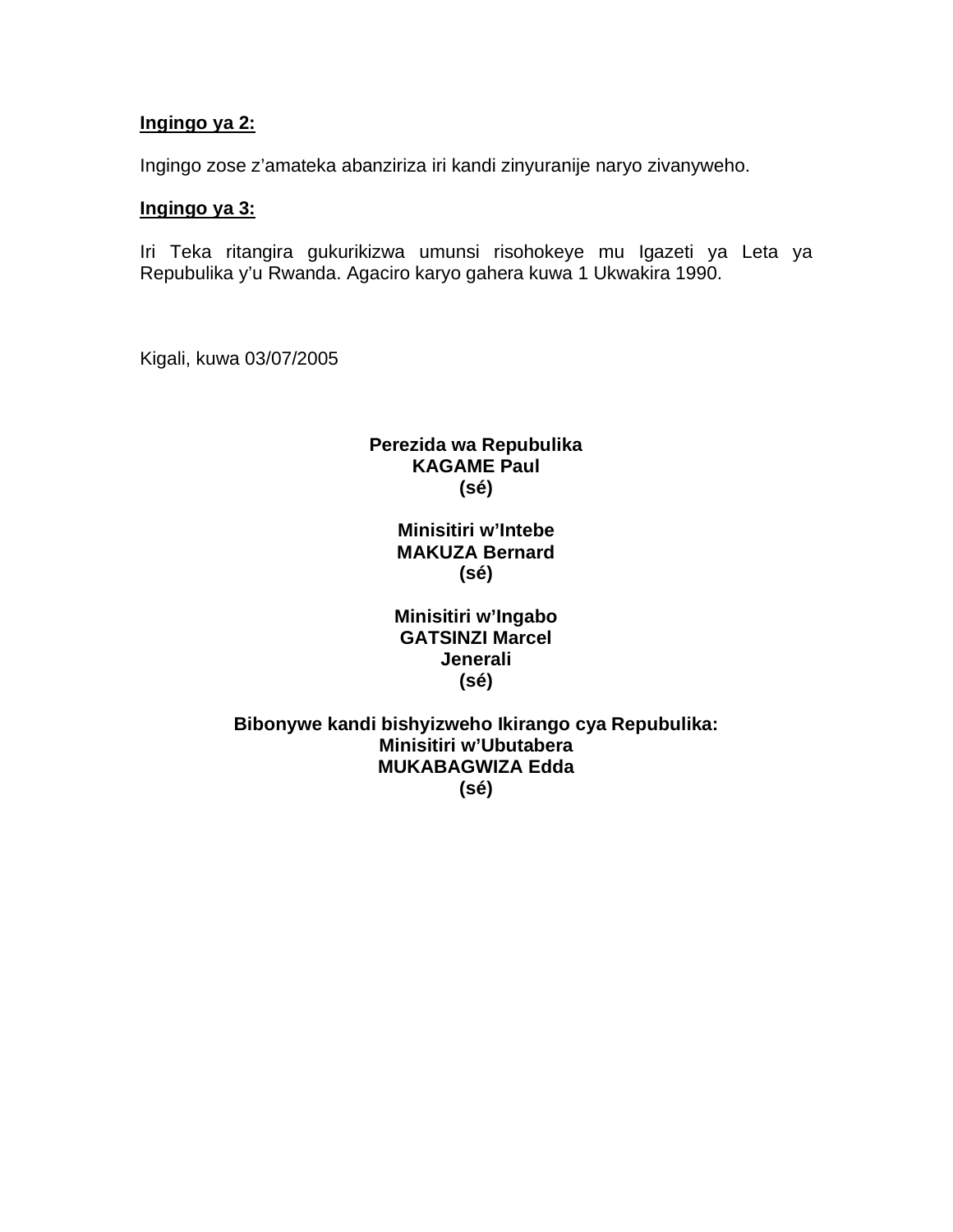### **UMUGEREKA W'ITEKA RYA PEREZIDA N° 24/01 RYO KUWA 03/07/2005 RIHINDURA KANDI RYUZUZA ITEKA RYA PEREZIDA No 72/01 RYO KUWA 08/07/2002 RISHYIRAHO AMATEGEKO RUSANGE Y'INGABO Z'IGIGUHU.**

#### **Urutonde rw'imidari y'ishimwe itangwa mu rwego rwa Gisirikare:**

- 1. DSSM: Defense Superior Service Medal
- 2. JCSM: Joint Command Superior Medal
- 3. LFSSM: Land Forces Superior Service Medal
- 4. AFSSM: Air Force Superior Service Medal
- 5. OB: Order of Bravery
- 6. NLM: National Liberation Medal
- 7. DCO: Distinguished Conduct Order
- 8. DSM: Distinguished Service Medal
- 9. LSGCO: Long Service and Good Conduct Order
- 10. FCM: Foreign Campaign Medal
- 11. CGM: Campaign against Genocide Medal
- 12. PIM: Presidential Inauguration Medal
- 13. EPM: Exemplary Performance Medal
- 14. PKM: Peace Keeping Medal

BIBONYWE KUGIRANGO BYOMEKWE KW'ITEKA RYA PEREZIDA N° 24/01 RYO KUWA 03/07/2005 RIHINDURA KANDI RYUZUZA ITEKA RYA PEREZIDA N° 72/01 RYO KUWA 08/07/2002 RISHYIRAHO AMATEGEKO RUSANGE Y'INGABO Z'IGIGUHU.

Kigali, On 03/07/2005

# **Perezida wa Repubulika KAGAME Paul (sé)**

# **Minisitiri w'Intebe MAKUZA Bernard (sé)**

# **Minisitiri w'Ingabo GATSINZI Marcel Jenerali (sé)**

#### **Bibonywe kandi bishyizweho Ikirango cya Repubulika: Minisitiri w'Ubutabera MUKABAGWIZA Edda (sé)**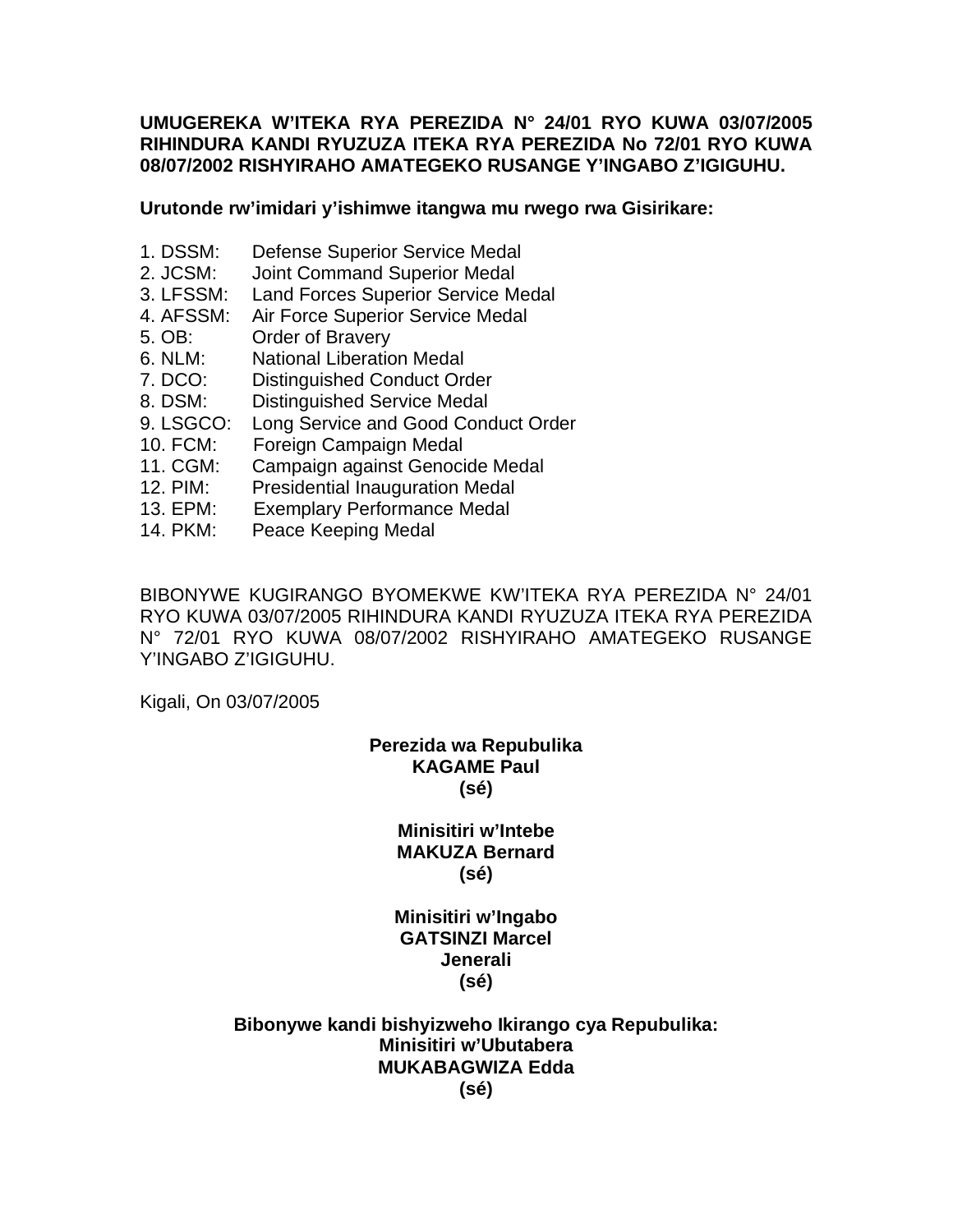# **PRESIDENTIAL ORDER N° 24/01 2005 OF 03/07/2005 MODIFYING AND COMPLETING THE PRESIDENTIAL ORDER N° 72/01 OF 08/07/2002 ESTABLISHING ARMY GENERAL STATUTES**.

#### **We, KAGAME Paul,**

President of the Republic,

Given the Constitution of Republic of Rwanda of 04June 2003 as amended to date, especially in its articles, 112, 113-3, 201,1;

Given Law N° 19/2002 of 17/05/220 establishing the Rwanda Defense Forces especially in its article 5;

Revisited the Presidential Order N° 72/01 of 08/07/2002 Establishing Army General Statutes in its article 106;

After consideration and adoption by the Cabinet Meeting in its session of 29/06/2005;

# **HAVE ORDERED AND ORDER**

### **Article One:**

- Every soldier who served honorably is awarded, in the course of his service, during his retirement or out of his military service or posthumously, honorary distinctions within military order by an Order of the President of the Republic, who at the same time is the Commander in Chief of Rwanda Defense Forces, when asked by the Minister of Defense or his delegate, as recommended by the Rwanda Defense Forces High Command Council.

- When acts of soldiers deserve to be National Heroes or to be awarded honorary distinctions, it will be done in accordance with the existing legislation and regulations in this area.

- A soldier is deprived of the honorary distinction when the act committed by him deserves a disgrace.

- The list of honorary distinctions within military order that are awarded is herewith attached.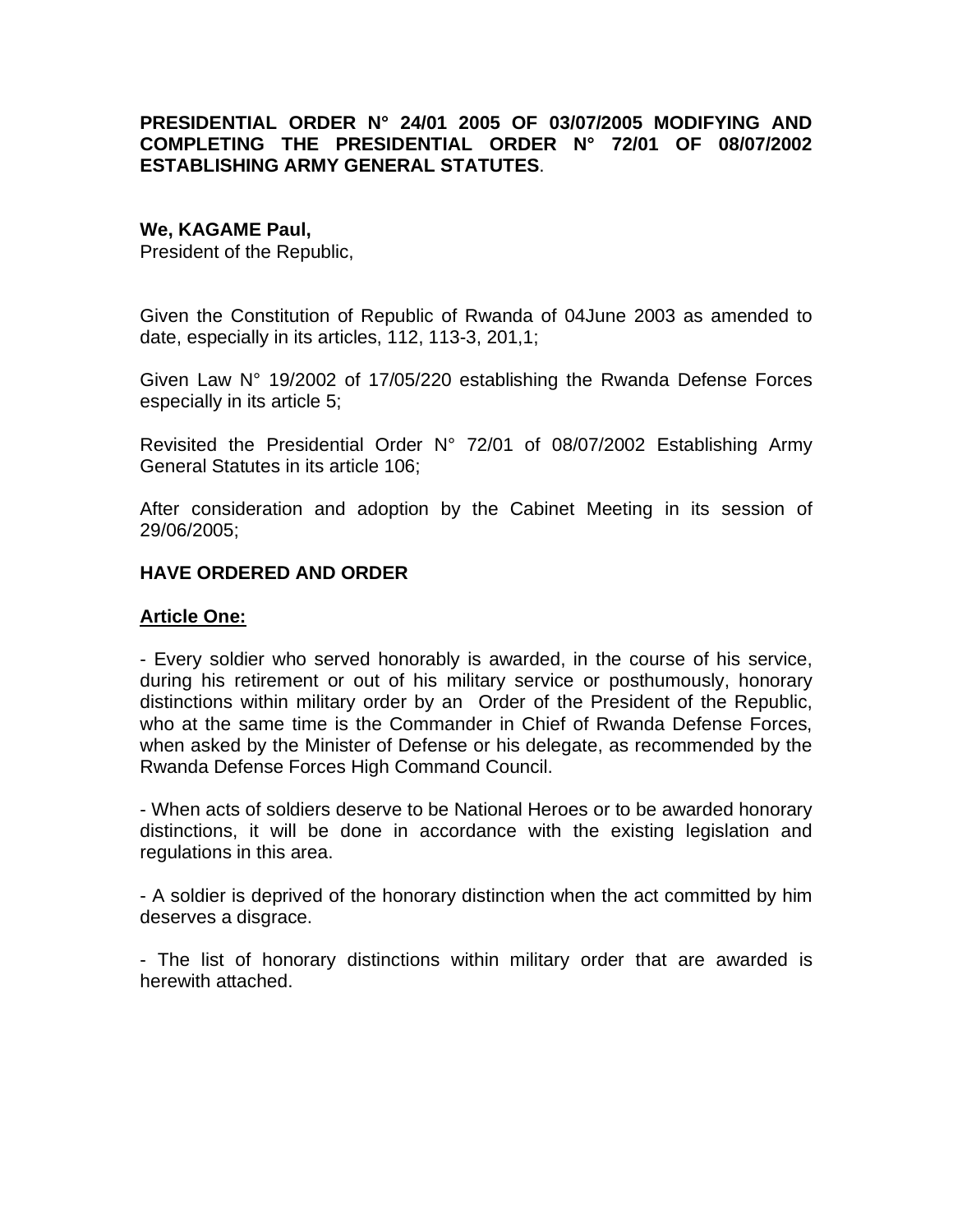# **Article 2:**

All previous provisions contrary to this order are hereby repealed.

### **Article 3:**

This Order comes into force on the day of its publication in the Official Gazette of the Republic of Rwanda. It takes effect as of october 01, 1990.

Kigali, on 03/07/2005

# **The President of the Republic KAGAME Paul (sé)**

**The Prime Minister MAKUZA Bernard (sé)** 

**The Minister of Defense GATSINZI Marcel General (sé)** 

**Seen and sealed with the Seal of the Republic: The Minister of Justice MUKABAGWIZA Edda (sé)**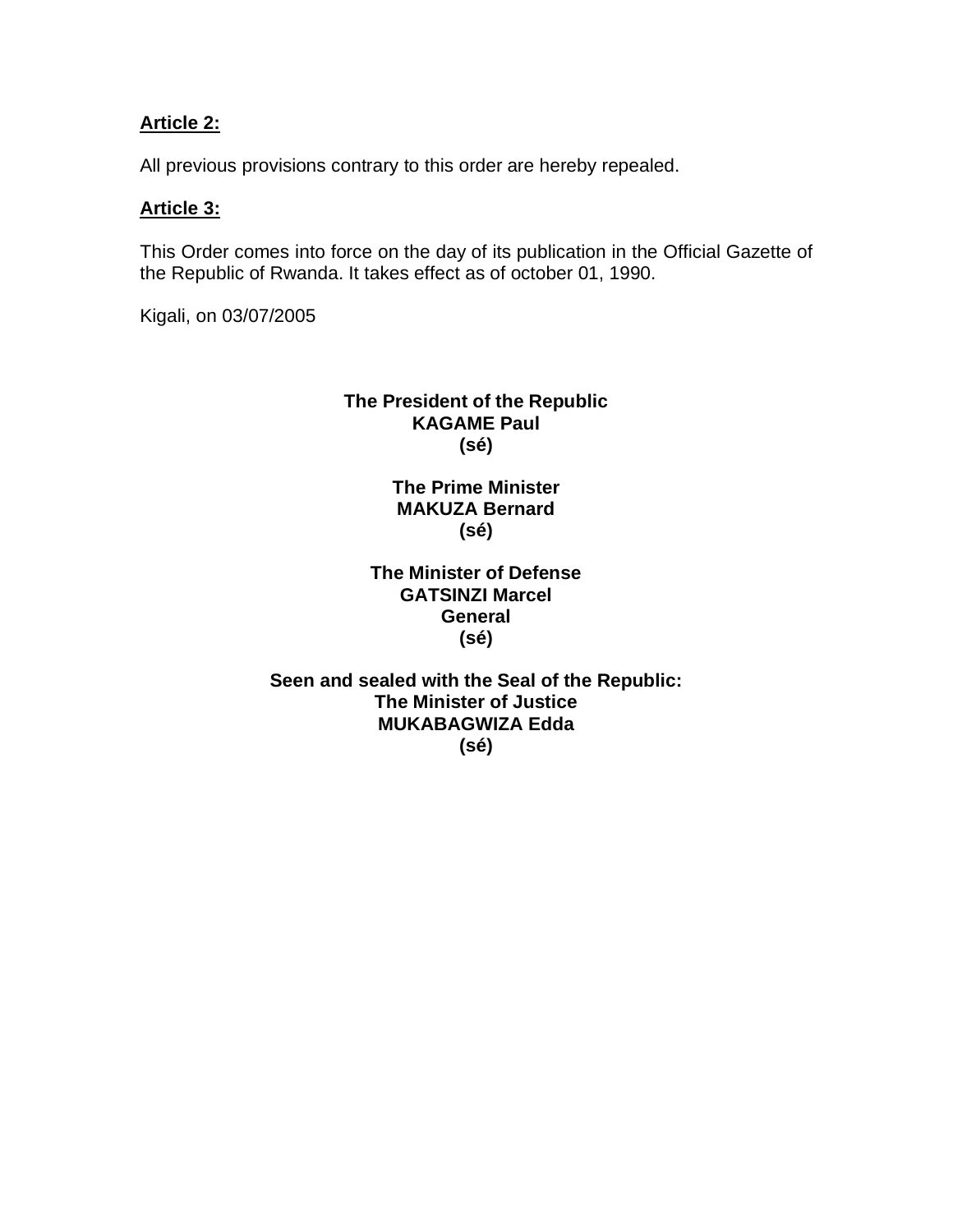### **ANNEX TO THE PRESIDENTIAL ORDER N° 24/01 OF 03/07/2005 MODIFYING AND COMPLETING THE PRESIDENTIAL ORDER N° 72/01 OF 08/07/2002 ESTABLISHING THE ARMY GENERAL STATUTES**

#### **List of honorary distinctions within military order:**

- 1. DSSM: Defense Superior Service Medal
- 2. JCSM: Joint Command Superior Medal
- 3. LFSSM: Land Forces Superior Service Medal
- 4. AFSSM: Air Force Superior Service Medal
- 5. OB: Order of Bravery
- 6. NLM: National Liberation Medal
- 7. DCO: Distinguished Conduct Order
- 8. DSM: Distinguished Service Medal
- 9. LSGCO: Long Service and Good Conduct Order
- 10. FCM: Foreign Campaign Medal
- 11. CGM: Campaign against Genocide Medal
- 12. PIM: Presidential Inauguration Medal
- 13. EPM: Exemplary Performance Medal
- 14. PKM: Peace Keeping Medal

SEEN TO BE ANNEXED TO PRESIDENTIAL ORDER N° 24/01 of 03/07/2005 MODIFYING AND COMPLETING THE PRESIDENTIAL ORDER N° 72/01 OF 08/07/2002 ESTABLISHING THE ARMY GENERAL STATUTES

Kigali, le 03/07/2005

# **The President of the Republic KAGAME Paul (sé)**

# **The Prime Minister MAKUZA Bernard (sé)**

# **The Minister of Defence GATSINZI Marcel General (sé)**

#### **Seen and sealed with the Seal of the Republic: The Minister of Justice MUKABAGWIZA Edda (sé)**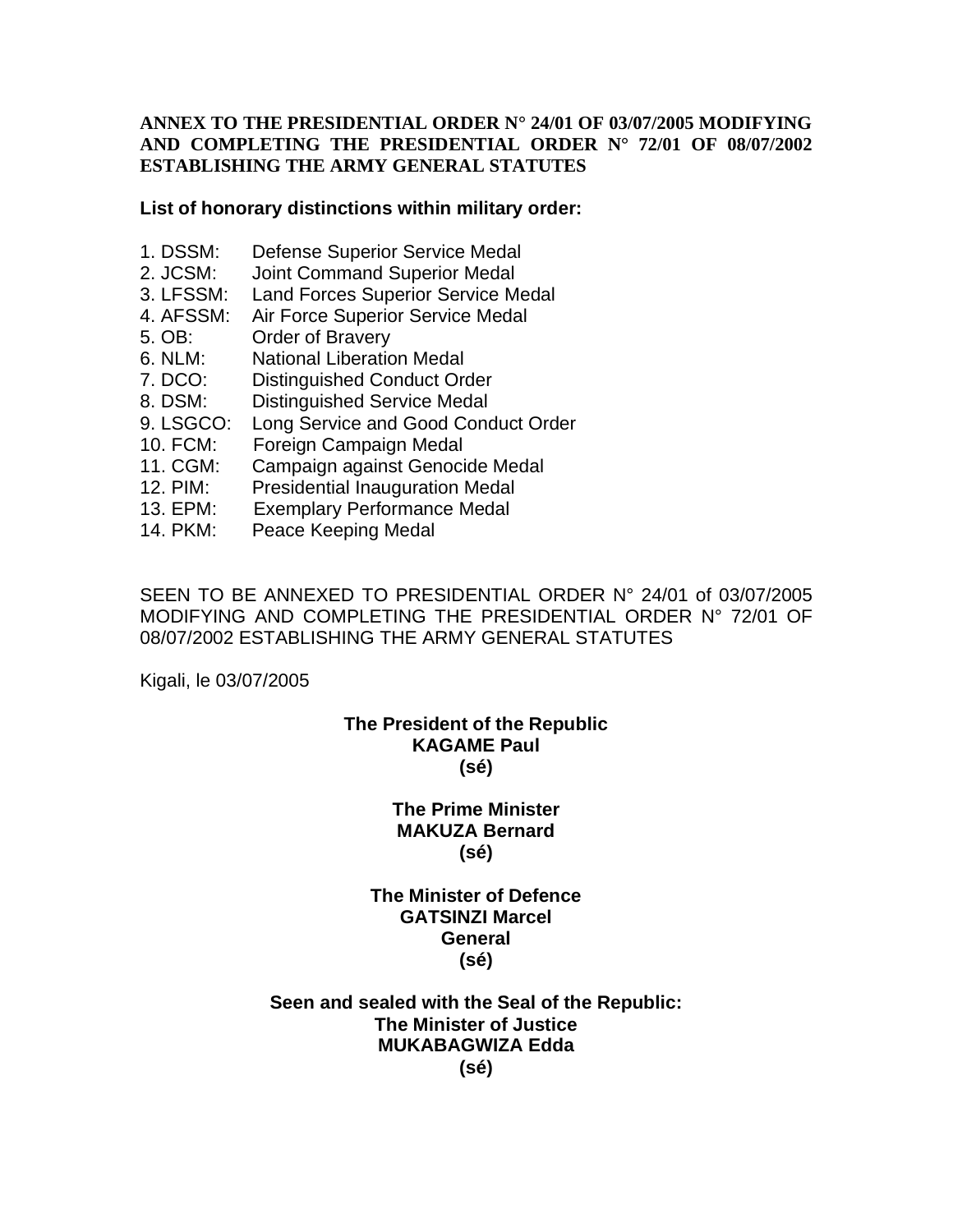# **ARRETE PRESIDENTIEL N° 24/01 DU 03/07/2005 MODIFIANT ET COMPLETANT L'ARRETE PRESIDENTIEL N° 72/01 DU 08/07/2002 PORTANT STATUT GENERAL DES MILITAIRES.**

### **Nous, KAGAME Paul,**

Président de la République,

Vu la Constitution de la République du Rwanda du 04/06/2003, telle que révisée à ce jour, spécialement en ses articles, 112, 113,3 et 201 alinéa 1 ;

Vu la Loi N° 19/2002 du 17/05/2002 portant Création des Forces Rwandaises de Défence spécialement en son article 5;

Revu l'Arrêté Présidentiel n°72/01 du 08 Juillet 2002 portant Statut Général des Militaires en son article 106;

Après examen et adoption par le Conseil des Ministres en sa séance du 29/06/2005;

# **AVONS ARRETE ET ARRETONS :**

#### **Article premier :**

L'article 106 de l' Arrêté Présidentiel N° 72/01 du 08/07/2002 portant Statut Général des Forces Rwandaises de Défence, est modifié et complété comme suit :

- Les militaires qui ont servi honorablement, peuvent se voir décernés, au cours de leur service, pendant la retraite, à titre de posthume ou s'ils ne sont plus aux sein des Forces Rwandaises de Défense, des distinctions honorifiques dans l'ordre militaire par Arrêté du Président de la République, lequel est en même temps Commandant Suprême des Forces Rwandaises de Défense, sur proposition du Ministre de la Défense ou son délégué, après une sélection effectuée par le Haut Commandement des Forces Rwandaises de Défense.

- Les militaires ayant servi honorablement et qui réunissent les conditions d'octroi des titres honorifiques de l'ordre national, sont décorés conformément à la législation en la matière.

- Les distinctions honorifiques conférées au titre du présent arrêté peuvent être retirées au bénéficiaire qui commet un acte dévalorisant la distinction honorifique lui décernée.

- La liste des distinctions honorifiques est annexé au présent Arrêté.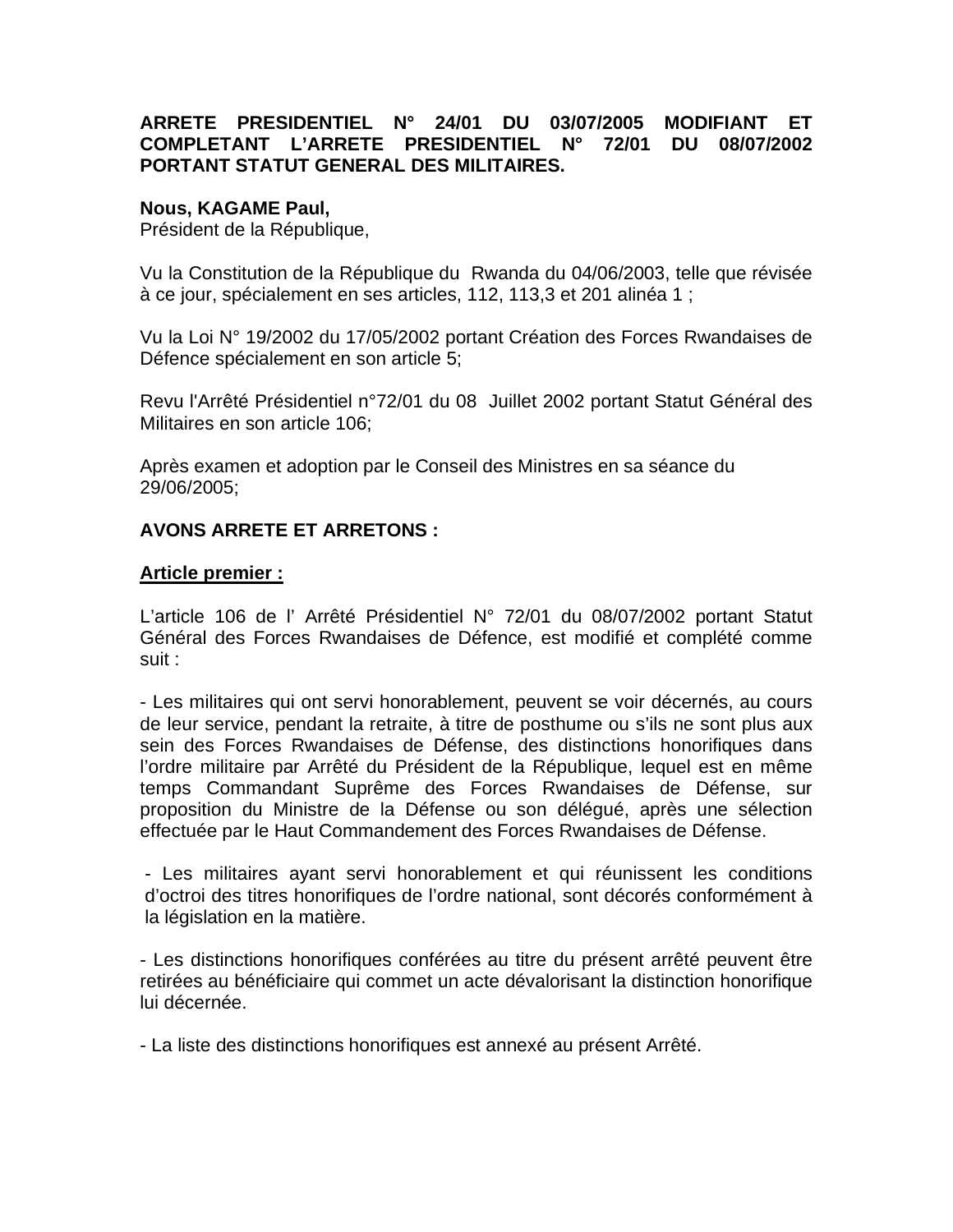# **Article 2 :**

Toutes les dispositions réglementaires antérieures contraires au présent Arrêté sont abrogées.

# **Article 3 :**

Le présent Arrêté entre en vigueur le jour de sa publication au Journal Officiel de la République du Rwanda. Il sort ses effets à partir du 01 octobre 1990.

Kigali, le 03/07/2005

# **Le Président de la République KAGAME Paul (sé)**

# **Le Premier Ministre MAKUZA Bernard (sé)**

# **Le Ministre de la Défense GATSINZI Marcel Général (sé)**

# **Vu et scellé du Sceau de la République : Le Ministre de la Justice MUKABAGWIZA Edda (sé)**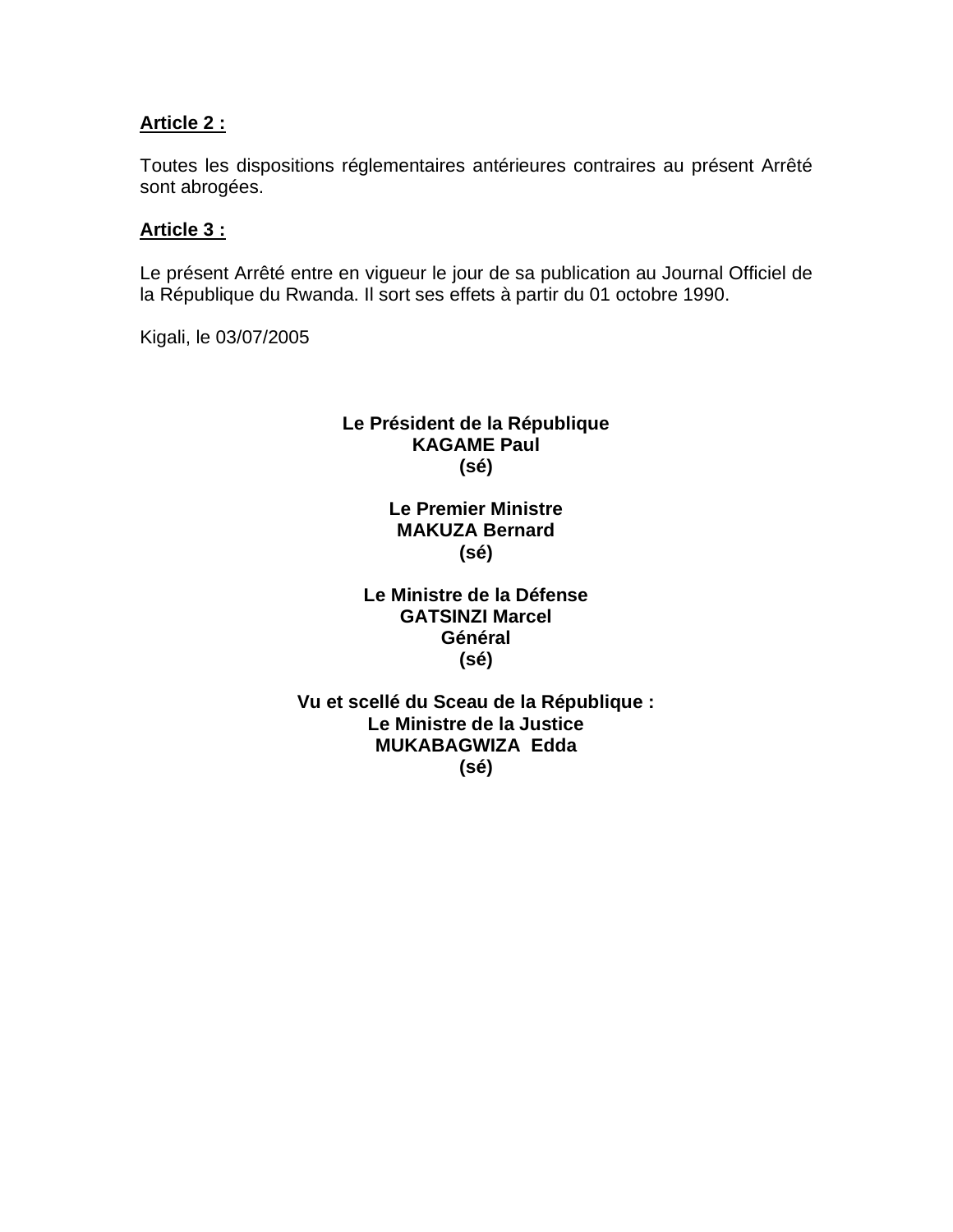### **ANNEXE A L'ARRETE PRESIDENTIEL N° 24/01 DU 03/07/2005 MODIFIANT ET COMPLETANT L'ARRETE PRESIDENTIEL N° 72/01 DU 08/07/2002 PORTANT STATUT GENERAL DES MILITAIRES.**

#### **Liste des distinctions militaires honorifiques :**

- 1. DSSM: Defense Superior Service Medal
- 2. JCSM: Joint Command Superior Medal
- 3. LFSSM: Land Forces Superior Service Medal
- 4. AFSSM: Air Force Superior Service Medal
- 5. OB: Order of Bravery
- 6. NLM: National Liberation Medal
- 7. DCO: Distinguished Conduct Order
- 8. DSM: Distinguished Service Medal
- 9. LSGCO: Long Service and Good Conduct Order
- 10. FCM: Foreign Campaign Medal
- 11. CGM: Campaign against Genocide Medal
- 12. PIM: Presidential Inauguration Medal
- 13. EPM: Exemplary Performance Medal
- 14. PKM: Peace Keeping Medal

VU POUR ETRE ANNEXE A L'ARRETE PRESIDENTIEL N° 24/01 DU 03/07/2005 MODIFIANT ET COMPLETANT L'ARRETE PRESIDENTIEL N° 72/01 DU 08/07/2002 PORTANT STATUT GENERAL DES MILITAIRES

Kigali, le 03/07/2005

# **Le Président de la République KAGAME Paul (sé)**

# **Le Premier Ministre MAKUZA Bernard (sé)**

# **Le Ministre de la Defence GATSINZI Marcel Général (sé)**

#### **Vu et scellé de Sceau de la République :**

### **Le Ministre de la Justice MUKABAGWIZA Edda (sé)**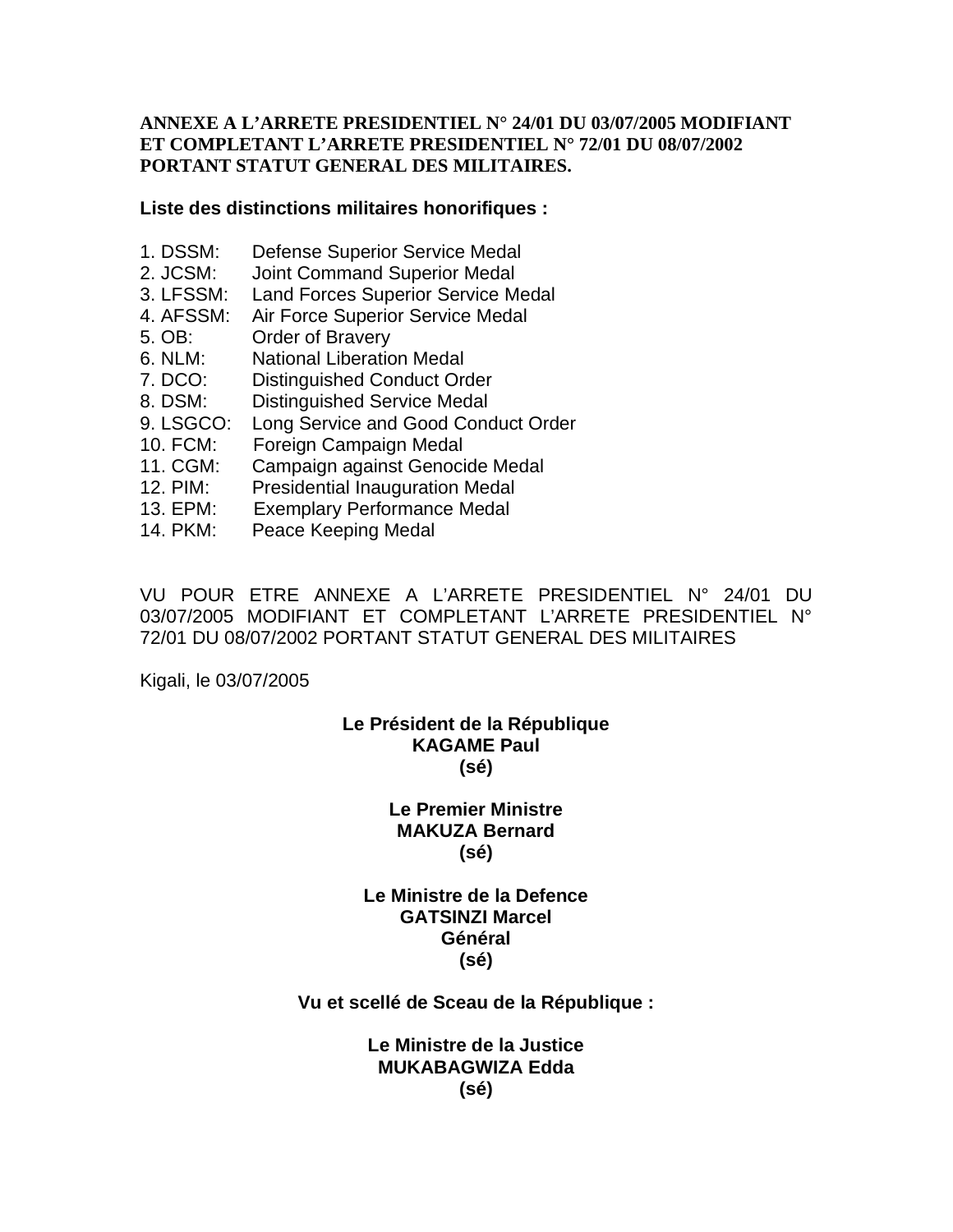### **ITEKA RYA PEREZIDA N° 25/01 RYO KUWA 03/07/2005 RIHA ABASIRIKARE IMIDARI Y'ISHIMWE**.

### **Twebwe, KAGAME Paul,**

Perezida wa Repubulika,

Dushingiye ku Itegeko Nshinga rya Repubulika y'u Rwanda ryo kuwa 04 Kamena 2003 nk'uko ryavuguruwe kugeza ubu, cyane cyane mu ngingo zaryo, iya 112, 113-3, n'iya 201 igika cya 1;

Dushingiye ku Iteka rya Perezida N° 24/01 ryo kuwa 03/07/2005 rihindura kandi ryuzuza Iteka rya Perezida N° 72/01 ryo kuwa 08/07/2002 rishyiraho Amategeko Rusange y'Abasirikare mu ngingo yaryo ya mbere ;

Inama y'Abaminisitiri yateranye kuwa 29/06/2005; imaze kubisuzuma no kubyemeza;

# **TWATEGETSE KANDI DUTEGETSE:**

#### **Ingingo ya mbere**:

Abasirikare bari ku mugereka w'iri Teka bahawe Umudari wa *National Liberation Medal* (NLM) n'umudari wa *Campaign against Genocide Medal (CGM)*.

#### **Ingingo ya 2:**

Iri Teka ritangira gukurikizwa umunsi risohokeye mu Igazeti ya Leta ya Repubulika y'u Rwanda. Agaciro karyo gahera kuwa 29/06/2005.

Kigali, kuwa 03/07/2005

# **Perezida wa Repubulika KAGAME Paul (sé)**

**Minisitiri w'Intebe MAKUZA Bernard (sé)** 

**Minisitiri w'Ingabo GATSINZI Marcel Jenerali (sé) Bibonywe kandi bishyizweho Ikirango cya Repubulika: Minisitiri w'Ubutabera MUKABAGWIZA Edda (sé)**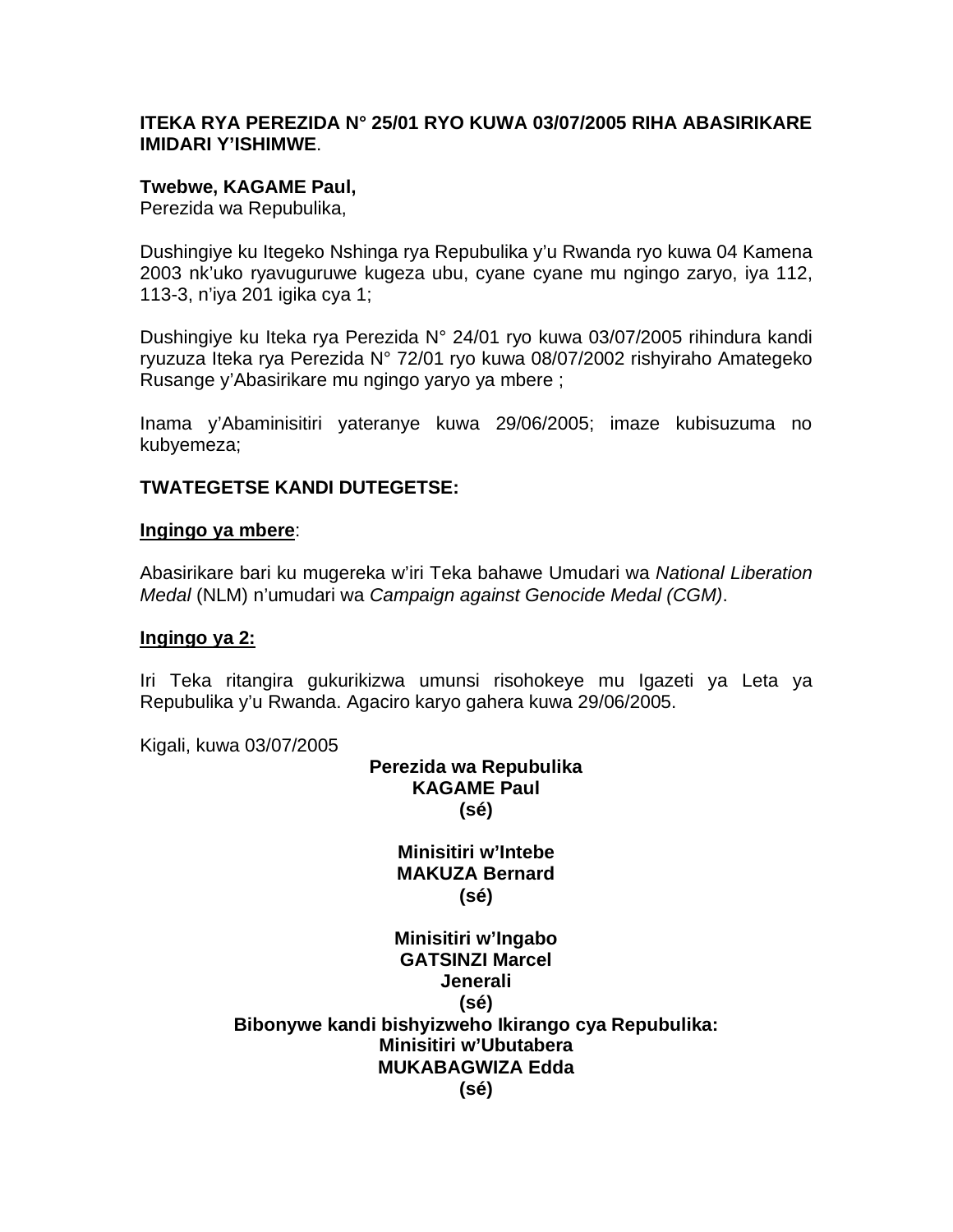# **UMUGEREKA W'ITEKA RYA PEREZIDA N° 25/01 RYO KUWA 03/07/2005 RIHA ABASIRIKARE IMIDARI Y'ISHIMWE**

Amazina y'abasirikari bahawe Umudari wa "*National Liberation Medal"* (NLM) n'umudari wa "*Campaign against Genocide Medal" (CGM):*

- **1. Nyakubahwa KAGAME Paul**
- **2. OP 26 General James KABAREBE**
- **3. OP 004 Colonel (Rtd) Ludovic TWAHIRWA**
- **4. OP 165 Lieutenant Colonel Emmy RUVUSHA**
- **5. OP 987 Major Jean Bosco BUTARE**
- **6. OP 195 Major Marc SEBAGANJI**
- **7. OP 995 Captain John Peter GATASHYA**
- **8. OP 577 Captain (Rtd) Judith MUTAMBA**
- **9. OP 1901 Captain Alexis KAYISIRE**

### **10. AP 16510 S/Sgt KANYAMATUNDA MUNYANSENGO**

BIBONYWE KUGIRANGO BYOMEKWE KU ITEKA RYA PEREZIDA N° 25/01 RYO KUWA 03/07/2005 RIHA ABASIRIKARE IMIDARI Y'ISHIMWE

Kigali, kuwa 03/07/2005

### **Perezida wa Repubulika KAGAME Paul (sé)**

### **Minisitiri w'Intebe MAKUZA Bernard (sé)**

**Minisitiri w'Ingabo GATSINZI Marcel Jenerali (sé)** 

**Bibonywe kandi bishyizweho Ikirango cya Repubulika: Minisitiri w'Ubutabera MUKABAGWIZA Edda (sé)**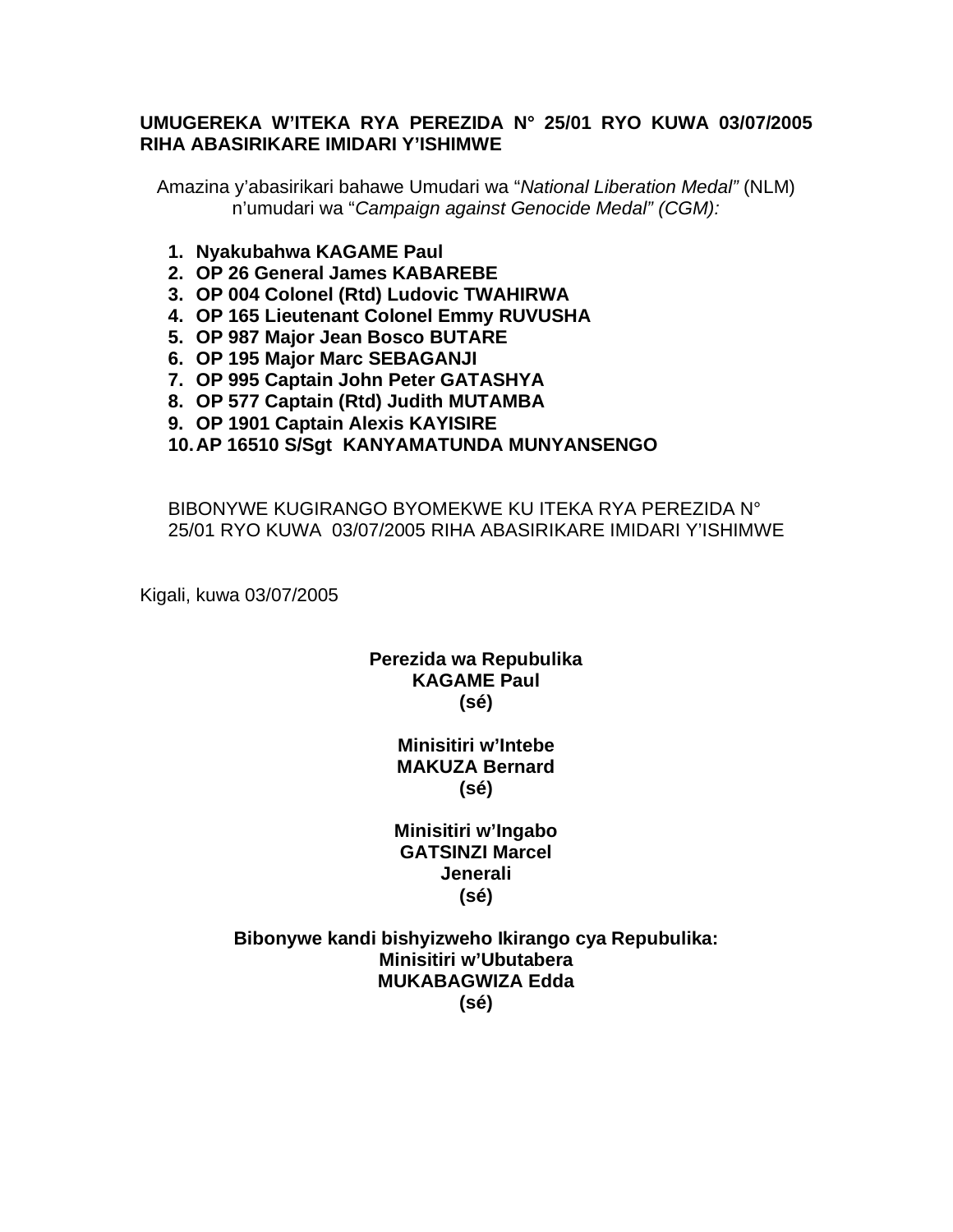# **PRESIDENTIAL ORDER N° 25/01 OF 03/07/2005 AWARDING MEDALS TO MEMBERS OF RWANDA DEFENCE FORCES.**

### **We, KAGAME Paul,**

President of the Republic,

Given the Constitution of the Republic of Rwanda of 04/06/2003, as amended to date, especially in its articles , 112, 113 -3º and 201 paragraph 1;

Given the Presidential Order Nº 24/01 of 03/07/2005 modifying and completing the Presidential Order n°72/01 of 8 July 2002 establishing Army General Statutes especially in its article one;

After consideration and adoption by the Cabinet in its meeting of 29/06/2005;

# **HAVE ORDERED AND HEREBY ORDER:**

### **Article one**:

National Liberation Medal (NLM) and *Campaign against Genocide Medal (CGM)* are awarded to members of Rwanda Defence Forces whose names are on list in annex.

### **Article2:**

This order comes into force from the day of its publication in the Official Gazette of the Republic of Rwanda. It takes effects as of 29 June 2005.

Kigali, on 03/07/2005

# **The President of the Republic KAGAME Paul (sé)**

**The Prime Minister MAKUZA Bernard (sé)** 

**The Minister of Defense GATSINZI Marcel General (sé) Seen and sealed with the Seal of the Republic: The Minister of Justice MUKABAGWIZA Edda (sé)**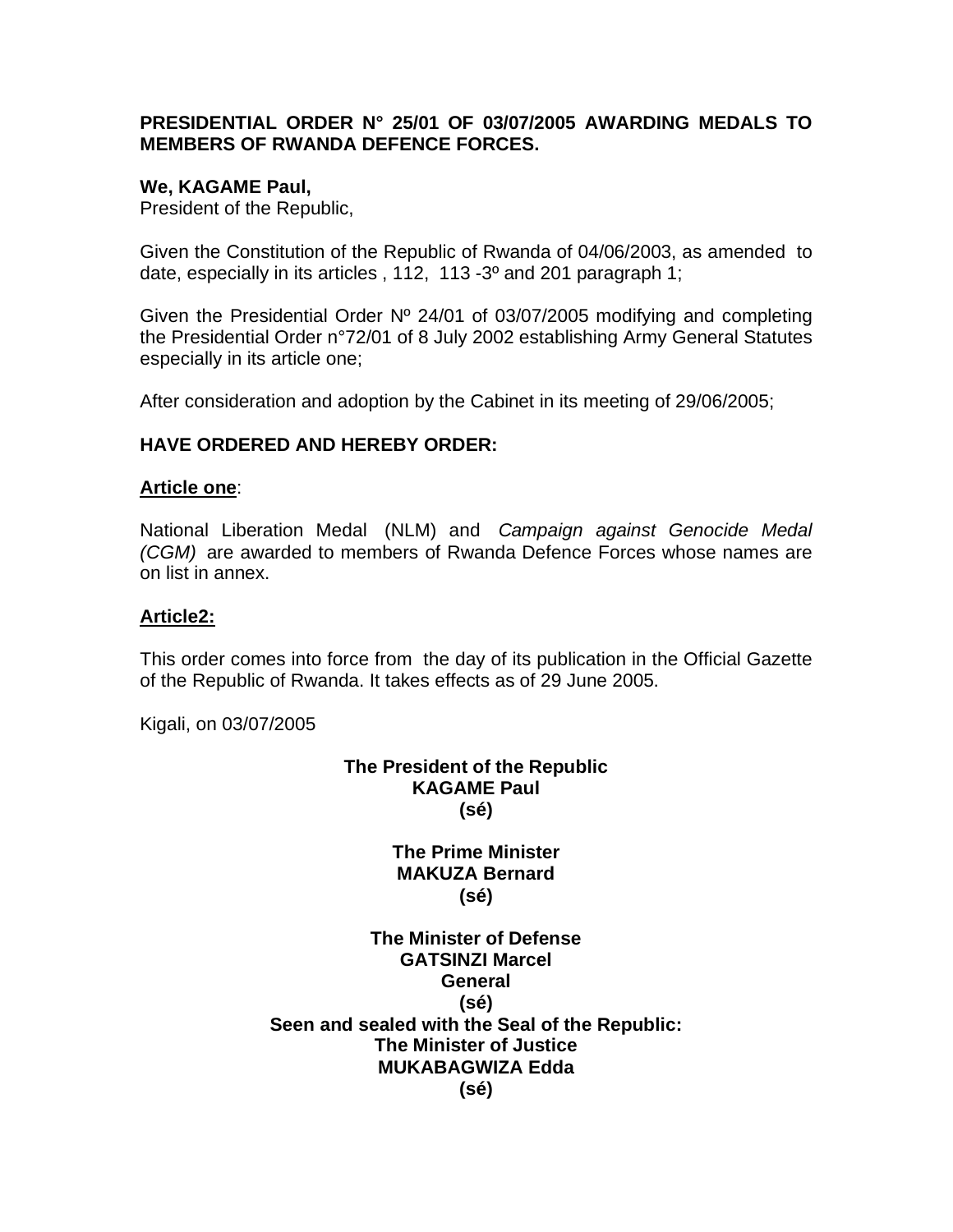# **ANNEX TO THE PRESIDENTIAL ORDER N° 25/01 OF 03/07/2005 AWARDING MEDALS TO MEMBERS OF RWANDA DEFENCE FORCES.**

Members of Rwanda Defense Forces decorated with "National Liberation Medal" (NLM) and "Campaign Against Genocide Medal" (CGM):

- **1. His Excellency Paul KAGAME,**
- **2. OP 26 General James KABAREBE**
- **3. OP 004 Colonel (Rtd) Ludovic TWAHIRWA**
- **4. OP 165 Lieutenant Colonel Emmy RUVUSHA**
- **5. OP 987 Major Jean Bosco BUTARE**
- **6. OP 195 Major Marc SEBAGANJI**
- **7. OP 995 Captain Jean Peter GATASHYA**
- **8. OP 577 Captain (Rtd) Judith MUTAMBA**
- **9. OP 1901 Capitain Alexis KAYISIRE**

# **10. AP 16510 S/Sgt KANYAMATUNDA MUNYANSENGO**

SEEN TO BEE ANNEXED TO PRESIDENTIAL ORDER N° 25/01 OF 03/07/2005 AWARDING MEDALS TO MEMBERS OF RWANDA DEFENCE FORCES.

Kigali, on 03/07/2005

# **The President of the Republic KAGAME Paul (sé)**

**The Prime Minister MAKUZA Bernard (sé)** 

**The Minister of Defense GATSINZI Marcel General (sé)** 

**Seen and sealed with the Seal of the Republic: The Minister of Justice MUKABAGWIZA Edda (sé)**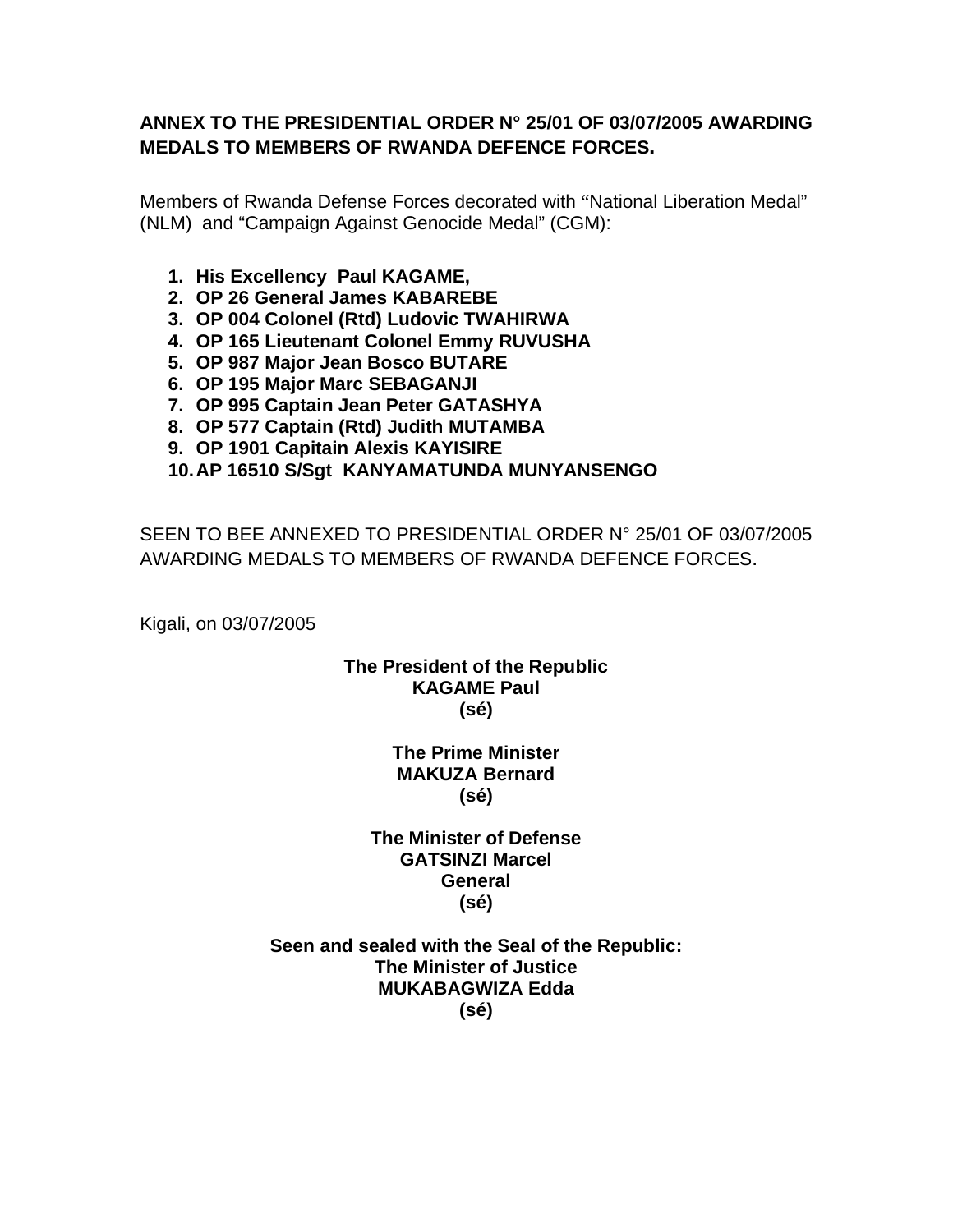# **ARRETE PRESIDENTIEL N° 25/01 DU 03/07/2005 PORTANT DECERNEMENT DES MEDAILLES AUX MEMBRES DES FORCES RWANDAISES DE DEFENSE.**

### **Nous, KAGAME Paul,**

Président de la République,

Vu la Constitution de la République du Rwanda du 04/06/2003, telle que révisée à ce jour, spécialement en ses articles, 112, 113-3°et 201 alinéa 1 ;

Vu l'Arrêté Présidentiel N° 24/01 du 03/07/2005 modifiant et complétant l'Arrêté Présidentiel N°72/01 du 08 Juillet 2002 portant Statut Général des Militaires spécialement en son article premier;

Après examen et adoption par le Conseil des Ministres en sa séance du 29/06/2005;

# **AVONS ARRETE ET ARRETONS :**

### **Article premier :**

Les médailles de « National Liberation Medal (NLM) » et de « *Campaign against Genocide Medal (CGM)* » sont décernés aux militaires dont la liste se trouve en annexe.

# **Article 2 :**

Le présent arrêté entre en vigueur le jour de sa publication au Journal Officiel et sort ses effets à partir du 29/06/2005.

Kigali, le 03/072005

# **Le Président de la République KAGAME Paul (sé)**

**Le Premier Ministre MAKUZA Bernard (sé) Le Ministre de la Défense GATSINZI Marcel Général (sé) Vu et scellé du Sceau de la République** : **Le Ministre de la Justice MUKABAGWIZA Edda (sé)**